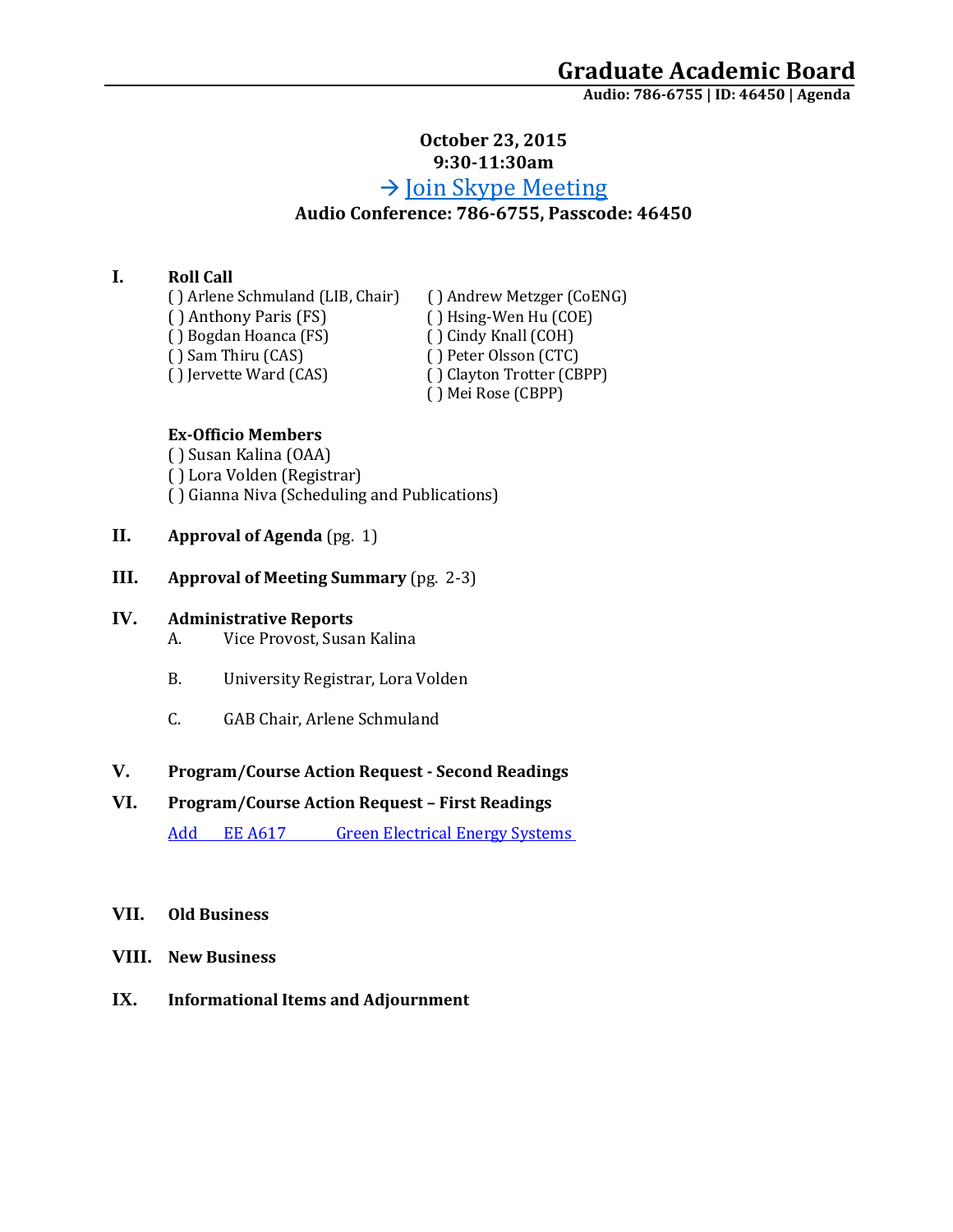### **October 9, 2015 9:30-11:30am ADM 204**

### **I. Roll Call**

(x) Arlene Schmuland (LIB, Chair) ( ) Andrew Metzger (CoENG)<br>(e) Anthony Paris (FS) (x) Hsing-Wen Hu (COE) (x) Bogdan Hoanca (FS)<br>(x) Sam Thiru (CAS) (e) Jervette Ward (CAS)<br>() Vacant (GSA)

(x) Hsing-Wen Hu (COE)<br>(x) Cindy Knall (COH) (x) Peter Olsson (CTC)<br>(x) Clayton Trotter (CBPP) (x) Mei Rose (CBPP)

### **Ex-Officio Members**

(x) Susan Kalina (OAA) (e) Lora Volden (Registrar) (x) Gianna Niva (Scheduling and Publications)

- **II. Approval of Agenda** (pg. 1-2) *Approved*
- **III. Approval of Meeting Summary** (pg. 3-4) *Approved*

### **IV. Administrative Reports**

A. Vice Provost, Susan Kalina

- B. University Registrar, Lora Volden *Schedule goes live October 26th*
- C. GAB Chair, Arlene Schmuland *Encouraged members to review the statewide document on reorganization*

### **V. Program/Course Action Request - Second Readings**

### **VI. Program/Course Action Request – First Readings**

| Chg |                 | <b>Graduate Certificate, Family Nurse Practitioner</b>                    |
|-----|-----------------|---------------------------------------------------------------------------|
| Chg |                 | <b>Graduate Certificate, Nursing Education</b>                            |
| Chg |                 | Graduate Certificate, Psychiatric-Mental Health Nurse Practitioner        |
| Chg |                 | <b>Master of Science, Nursing Science</b>                                 |
| Chg |                 | <b>Doctor of Nursing Practice in Nursing Science</b>                      |
| Chg | <b>ND A683</b>  | <b>Clinical Immersion</b>                                                 |
| Chg | <b>ND A684</b>  | <b>Clinical Concentration</b>                                             |
| Del | <b>ND A696</b>  | <b>Practice Inquiry IV: Capstone Project</b>                              |
| Add | <b>ND A696A</b> | <b>Practice Inquiry IV A: Capstone Project</b>                            |
| Add | <b>ND A696B</b> | <b>Practice Inquiry IV B: Capstone Project</b>                            |
| Add | <b>ND A696C</b> | <b>Practice Inquiry IV C: Capstone Project</b>                            |
| Del | <b>NS A631</b>  | <b>Family Nurse Practicioner Focus on Women's Health and Obstetrics I</b> |
| Del | <b>NS A632</b>  | <b>Family Nurse Practitioner Focus on Pediatrics I</b>                    |
| Del | <b>NS A635</b>  | Family Nurse Practitioner Focus on Women's Health and Obstetrics II       |
| Del | <b>NS A636</b>  | <b>Family Nurse Practitioner Focus on Pediatrics II</b>                   |
| Chg | <b>NS A640</b>  | Teaching and Learning in the Professional Context                         |
| Chg | <b>NS A641</b>  | Developing Curriculum for the Professions                                 |
|     |                 |                                                                           |